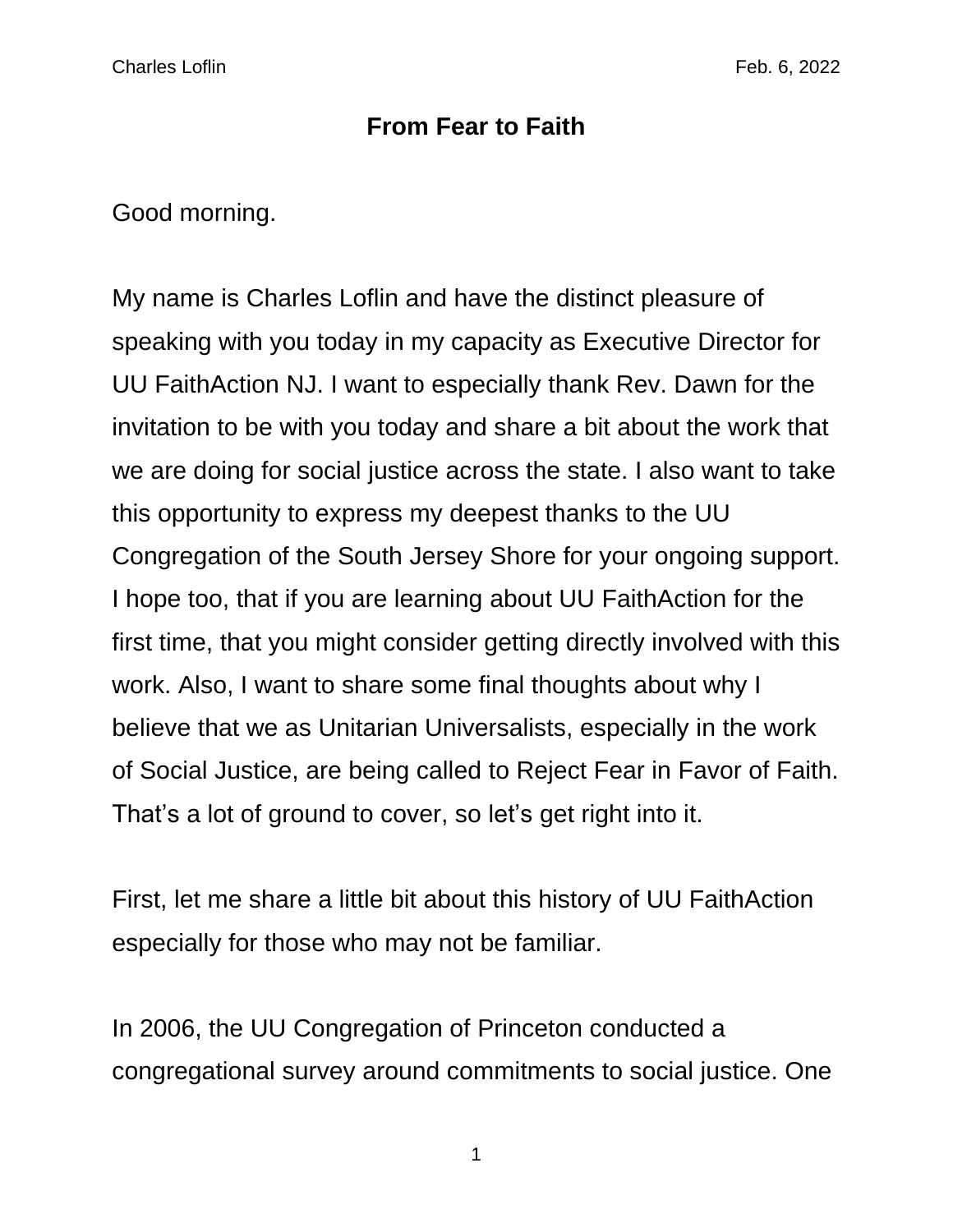of the projects that came from that effort was the establishment of the UU Legislative Ministries of New Jersey known then as UULMNJ and known today as UU FaithAction NJ. From its inception the organization was envisioned as a collaboration among all the New Jersey UU congregations to advocate for UU values in the public square and especially with the New Jersey Legislature. By 2008, the organization established a two-pronged mission: one a ministry dedicated to education and research of social justice issues and the other coordinating grass roots advocacy and establishing public policy via legislation.

In 2010, the organization established the operational model of organizing around individual Task Forces to collaborate with congregational teams as well as other organizations around priority issues.

Today, UU FaithAction is organized around the following Task Forces:

Criminal Justice Reform; Environmental Justice; Gun Violence Prevention; Immigration Justice; Reparations;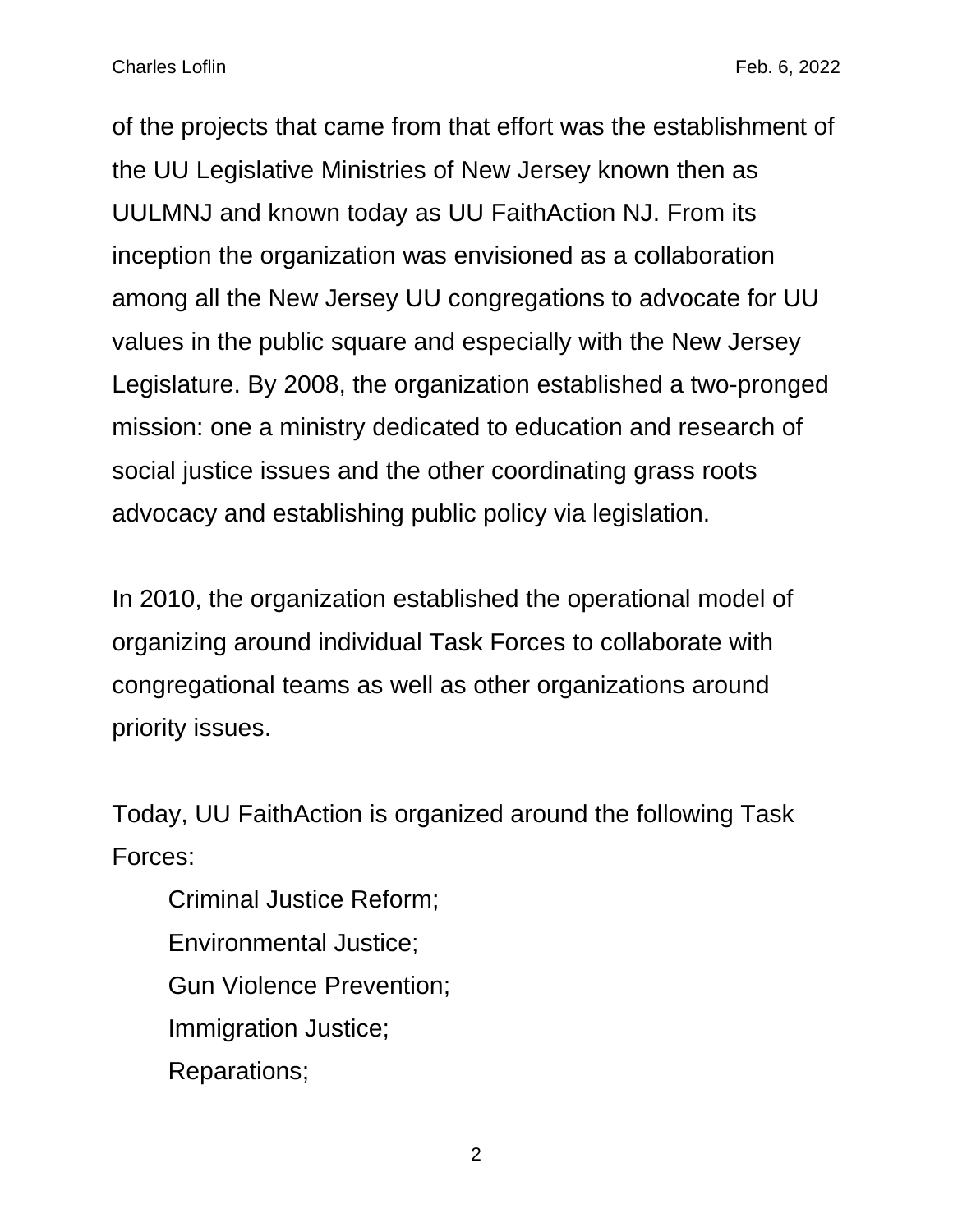Reproductive Justice; and

FAIR (Faith Action Inclusivity Representatives) which is our youth-led caucus

In 2017, the Board adopted the current mission statement. It reads:

Grounded in our Unitarian Universalist faith, we are confronting systemic injustice and building a more compassionate society in New Jersey by:

- Educating ourselves and others on social and political issues
- Mobilizing individuals and congregations to act for justice
- Advocating for equitable and sustainable public policy

Thanks to the ongoing participation and financial support of our 21 member congregations and individual donors, UU FaithAction provides both the advocacy and legislative leadership that both makes a real difference on issues of equity and justice, but also helps us build wider alliances between front-line communities, advocacy groups, legislators and key coalitions across the state.

Our Vision Statement says: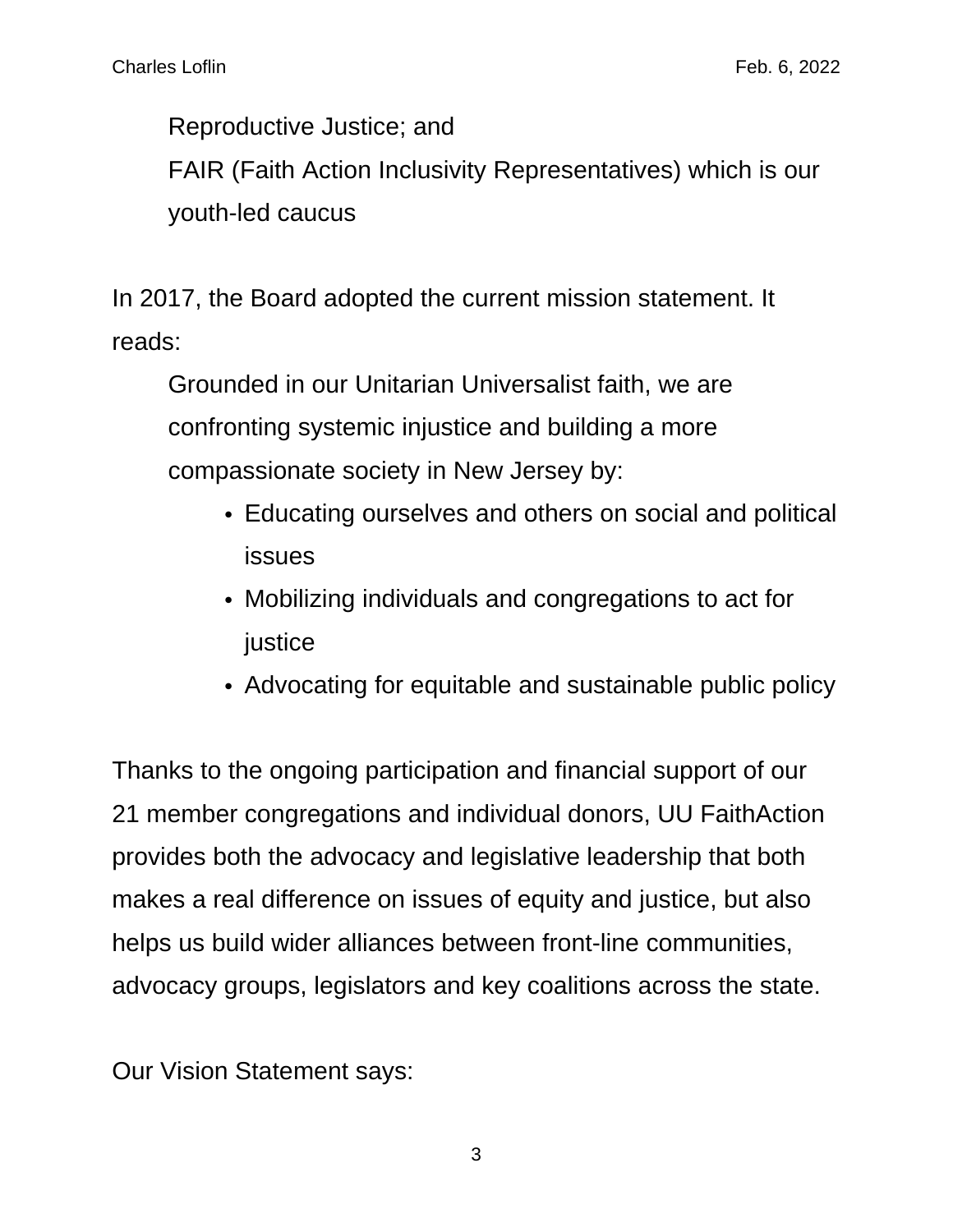We envision a just New Jersey free from systemic oppression and greed, full of engaged people committed to each other, to our communities, and to the earth.

To facilitate communication between the members congregations and the organization, we encourage each congregation to appoint one or two liaisons. Janet Longo is serves as your congregational liaison to UU FaithAction and we thank her for her service.

Additionally, UU FaithAction is led by our board trustees which is comprised of members from affiliated congregations and religious professionals serving affiliated congregations who bring their remarkable expertise to this work.

There are many ways to get involved at UU FaithAction.

One of the simplest is to join our mailing list by visiting our website at [https://uufaithaction.org.](https://uufaithaction.org/) At the very top of the page is a link to sign up for email and text alerts. This allows us to send alert such as when there is action to take on particular legislation such as contacting state legislators to indicate support or opposition on specific bills. These action alerts are often time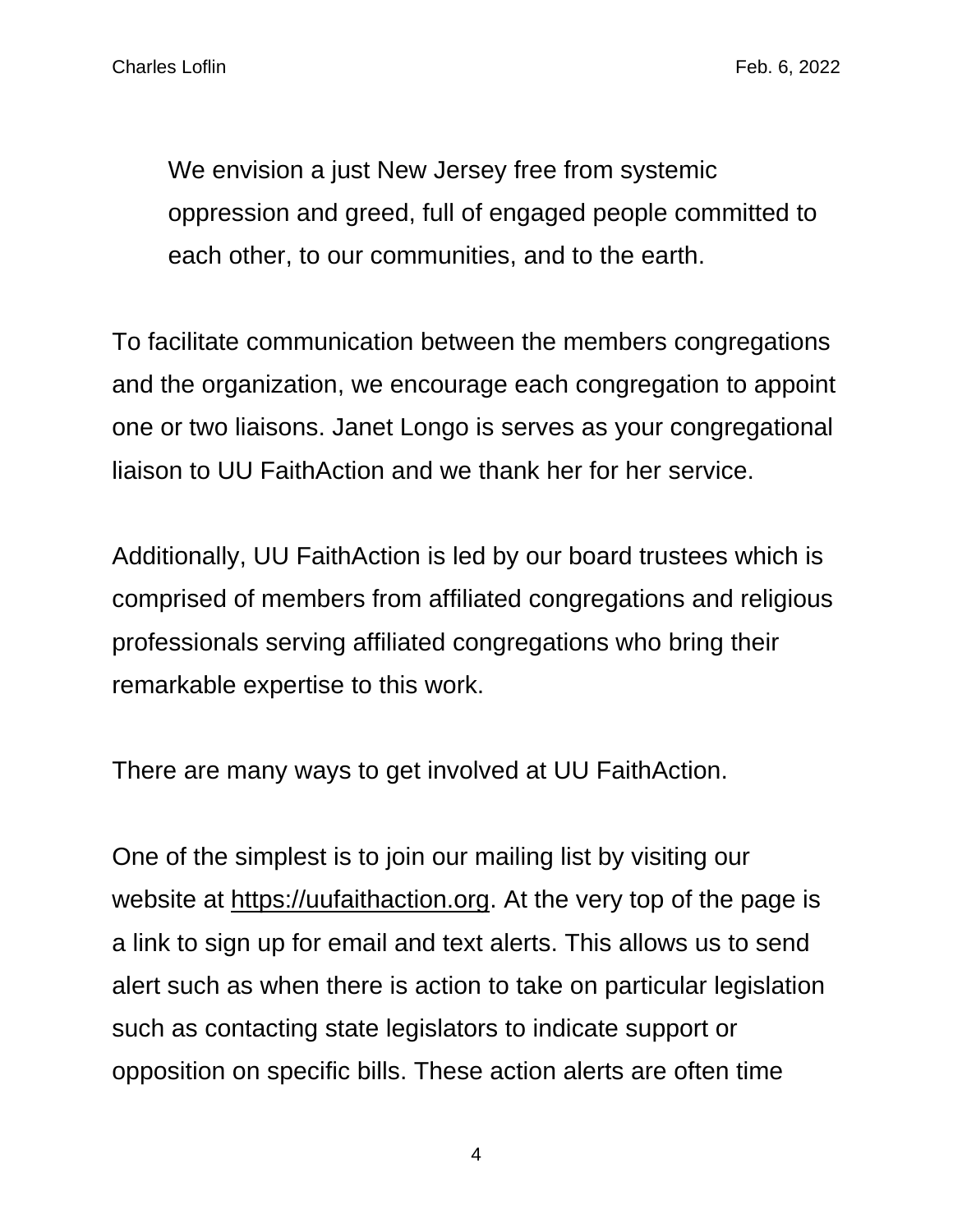sensitive but they have real impact on legislators. Additionally, we send out occasional education alerts to share information about workshops, book reads, and other opportunities related to social justice issues. This is also the best way to make sure you know of upcoming UU FaithAction events including our upcoming Gala on April 9th, our Annual Meeting in May and the Issues Conference that we hold each fall.

Another great way to get involved is through our Task Forces. Each task force meets monthly via Zoom to discuss the issues and legislation related to that task force. You can find detailed information about each task force on our website as well as contact information for the task force chairs who can provide details for their upcoming meeting. The task forces provide opportunities to connect with UUs from other congregations and to build relationships with allied group and coalition partners.

As mentioned earlier, congregational liaisons fill an important role of being the primary conduit between UU FaithAction and each congregation. Liaisons help to communicate not only keep a congregation updated on events and issues at UU FaithAction but also to share social justice activities of the congregation with us so that we can help promote those events through our community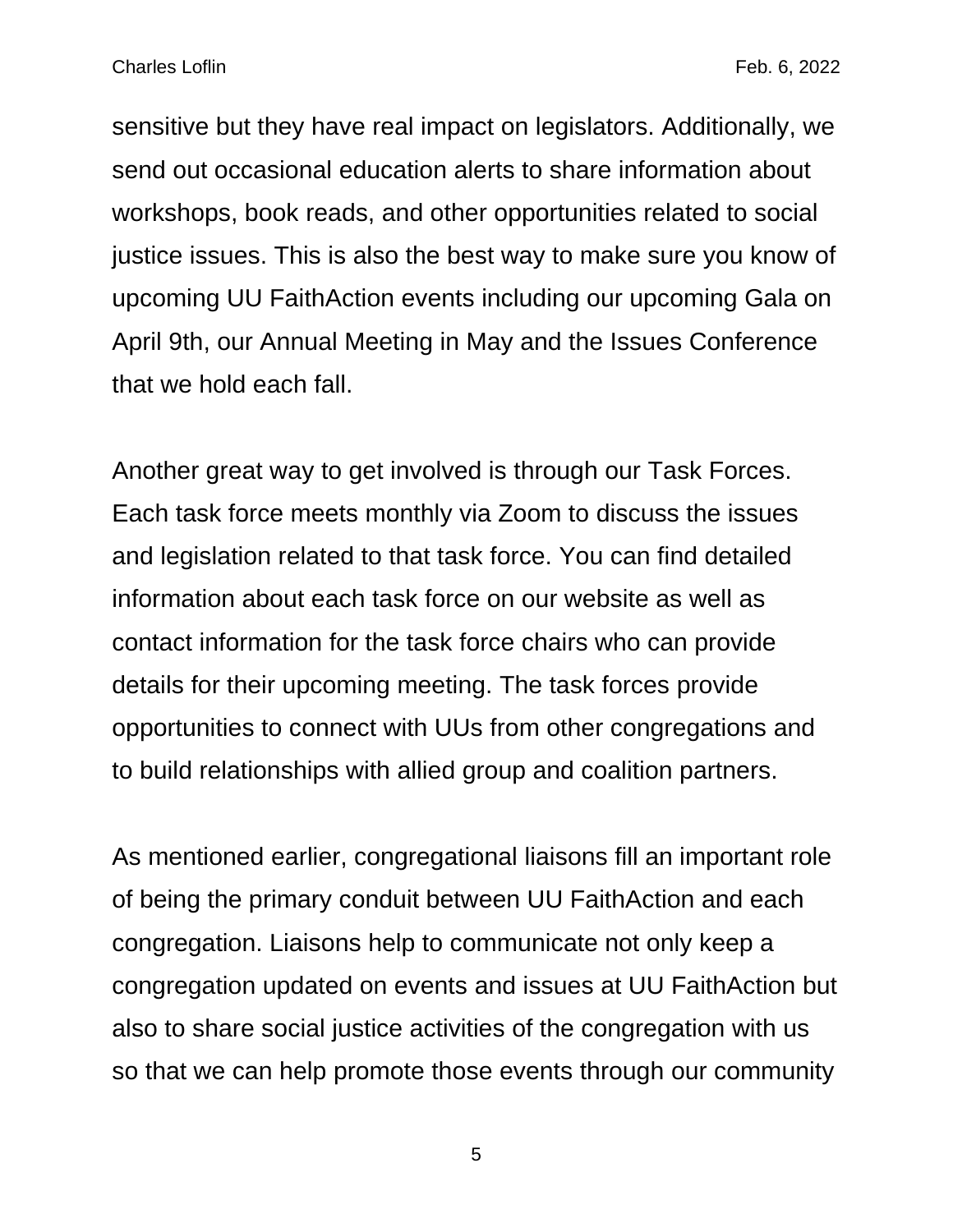calendar. We want to build the strongest possible relationship with each congregation as we work together to do the work of social justice throughout the state. If you have potential interest in serving on the Board of Trustees, I would love to have a conversation about that as well.

A final way to be involved that's critical to our ongoing work is through individual financial supports. Each affiliated congregation is asked to make an annual contribution based on their number of members which is a major source of our funding but we are also reliant on individuals who choose to support us directly. It is especially helpful for those who are able to make recurring monthly donations as this provides a consistent revenue stream that helps tremendously in the budgeting process.

Again, we are so grateful for those who are already involved in the work of UU FaithAction and we welcome anyone who wants to get more involved with the call to social justice. After all, it's right there in our name—we strive to help NJ UU's put their Faith into Action.

That leads me directly to the reflection that I wanted to share with you today. I've been thinking a lot recently on the work of social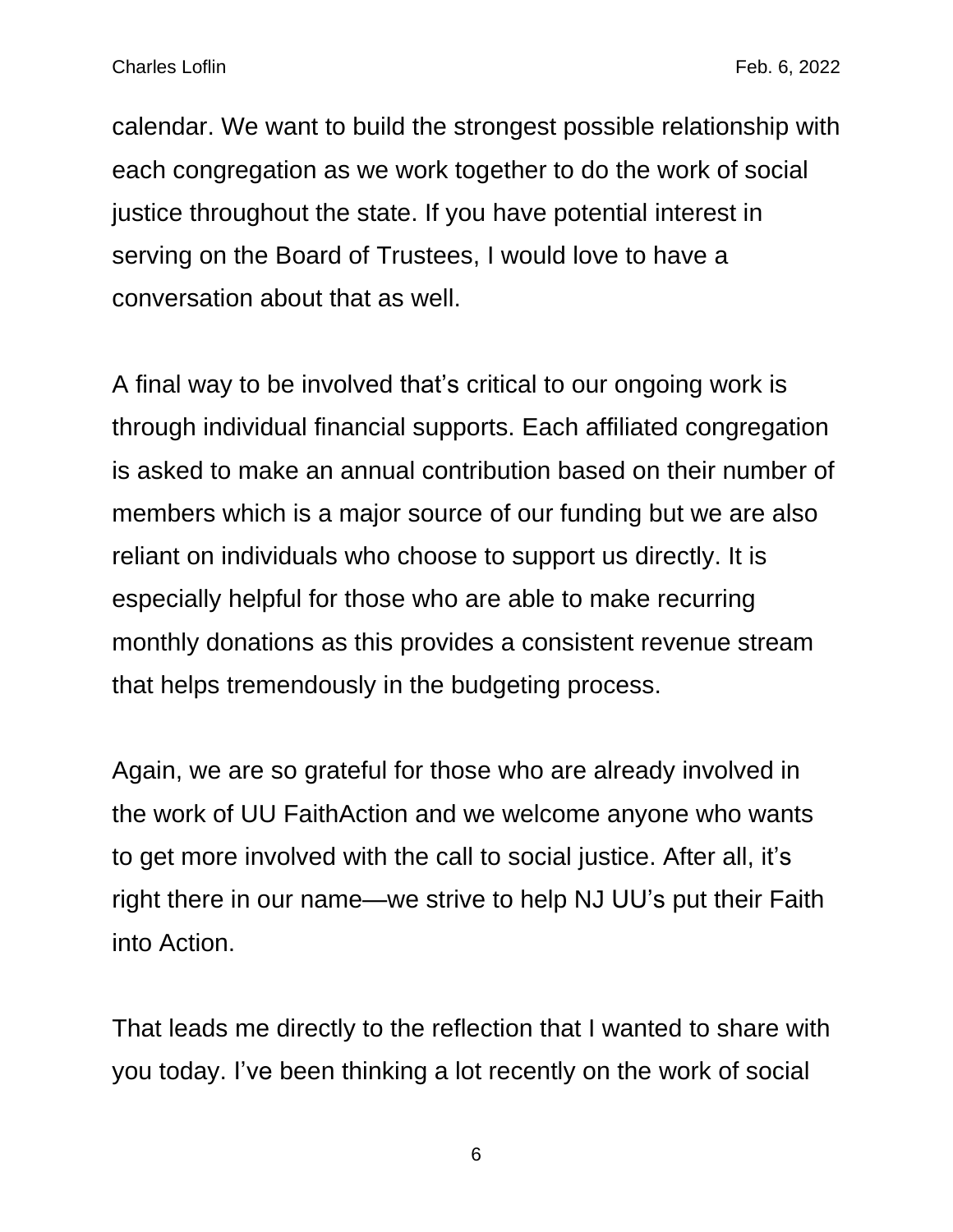justice within Unitarian Universalism and where we find ourselves in this moment. These last couple of years of navigating through what it means to be a religious community in the midst of a pandemic have had many congregations asking existential questions about who we are, what we do, and how we do it. Moreover, it has required us to consider answers to these and other questions in multiple contexts. What does it mean for a particular congregation? What does it mean in the larger context of community? What is the impact when we think of the larger circles? As a state? As a region? As a national movement?

It seems to me, that the challenge of our time is how keep from being overwhelmed by Fear. If we're being completely honest, there certainly seems to be a lot for which to be legitimately fearful.

Through the pandemic, I've personally experienced waves of Fear. The fear that I would catch COVID. The fear for the safety of my immediate family—and then my extended family especially those who lived in a part of the country that didn't seem to be taking the pandemic seriously. Even after being vaccinated, there was that period when I feared for my teenager who wasn't yet eligible for the vaccine. Plus don't even get me started on the fear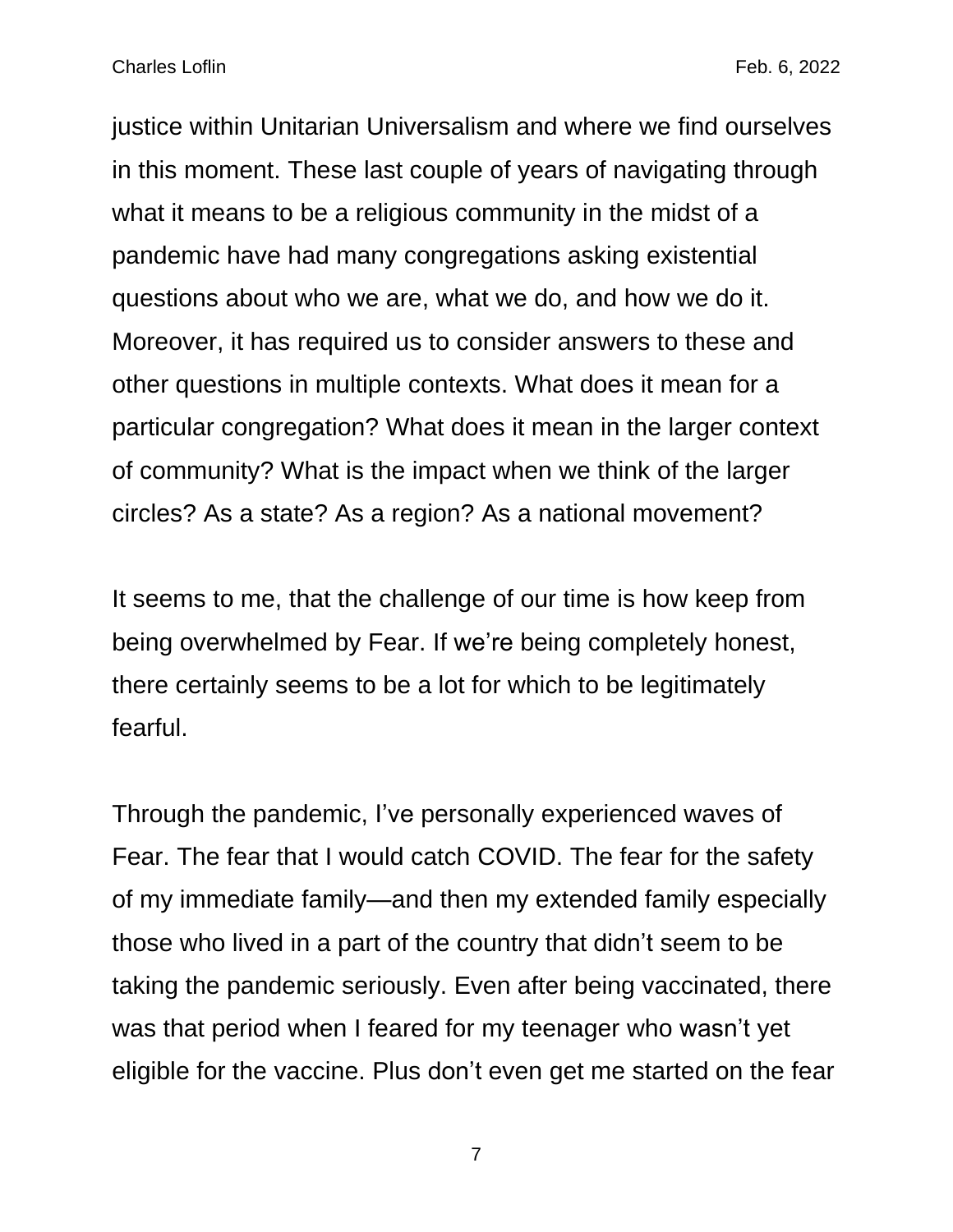around the impact the pandemic was having on my teen's education. Even today, I have enormous concerns for extended family with children currently too young for vaccination. My heart continues to go out to all those parents for whom this is an ongoing concern. But perhaps my greatest pandemic fear is that so many people seem unwilling to take common sense precautions and that as a result, the threat of potentially more variants to come is very real.

And if the global pandemic wasn't enough in and of itself, these last years have included massive concern about systemic racial injustice, targeted oppression against marginalized communities, catastrophic climate change, and a profoundly inequitable economic system. All of this has been happening in what is perhaps the most politically polarized environment imaginable that has literally spawned a rebirth of authoritarianism and attempted insurrection.

I have to remind myself that all of these things and more describe not what has happened—as in past tense—but what is happening—as in the present tense. This is the reality of the moment. This is now. This is real-time.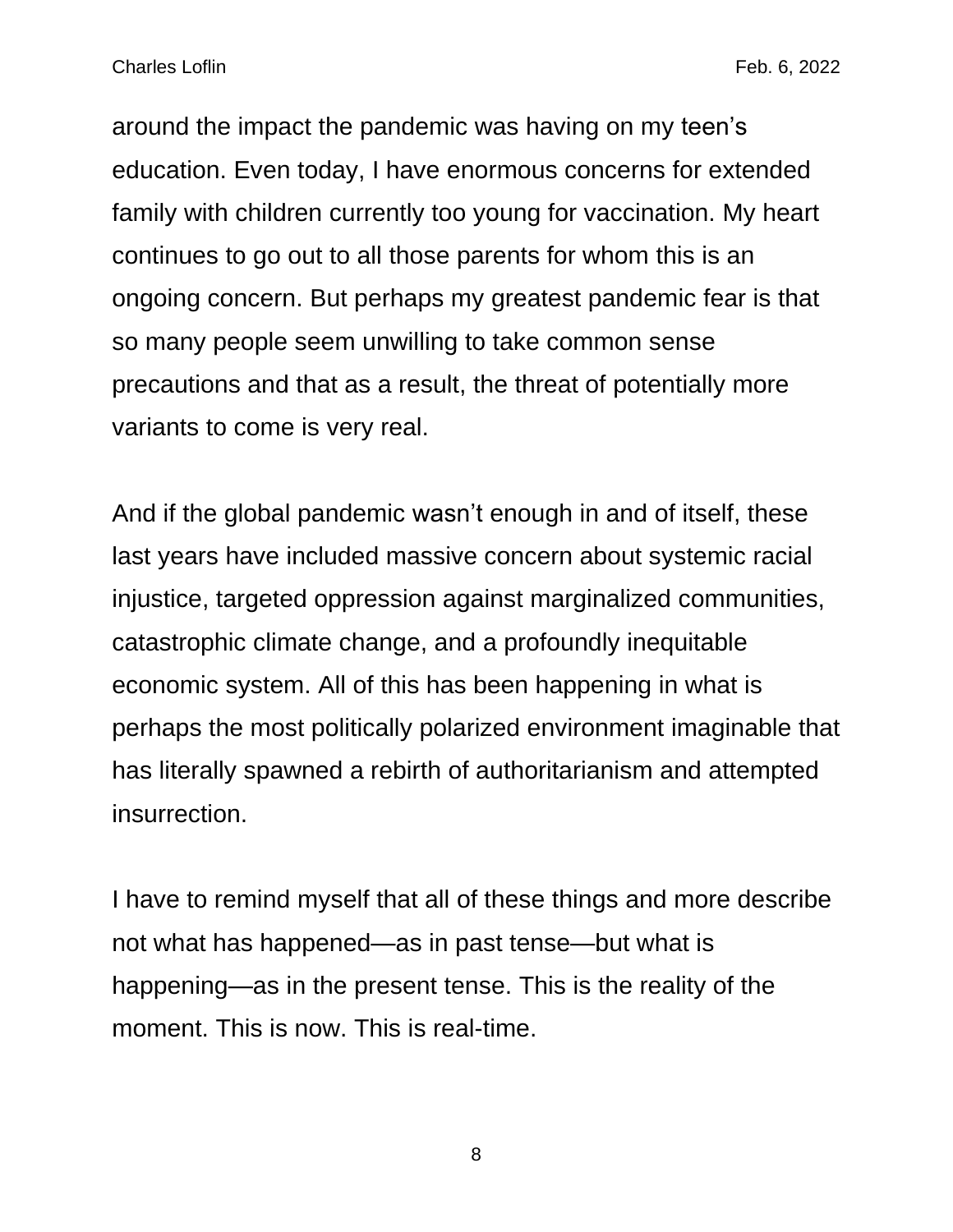When we live in a world so eager to stoke our fears on a daily basis, how do we cope?I'm particularly interested in how an environment of fear impact our Unitarian Universalist congregations and institutions and especially how that can have an impact on our social justice work.

And I want to be really clear here. Social justice work has been a part of Unitarian Universalism from its beginning and even before in the work of the Unitarians and the Universalists. But it has also been a source of tension within and among congregations. I deeply believe that Unitarian Universalism at its core demands social justice work. UU theological James Luther Adams said "Right attitudes are never sufficient alone. They must find embodiment in social institutions."<sup>1</sup>

In a time like ours of heightened anxiety, congregational fears that social justice actions may lead to division and conflict can be magnified in terribly disproportionate ways. It can manifest in a fear-based response that errs on the side of inaction or potentially making decisions that are counter to the core values of Unitarian Universalism.

<sup>1</sup> https://www.uua.org/leadership/learning-center/governance/polity/47013.shtml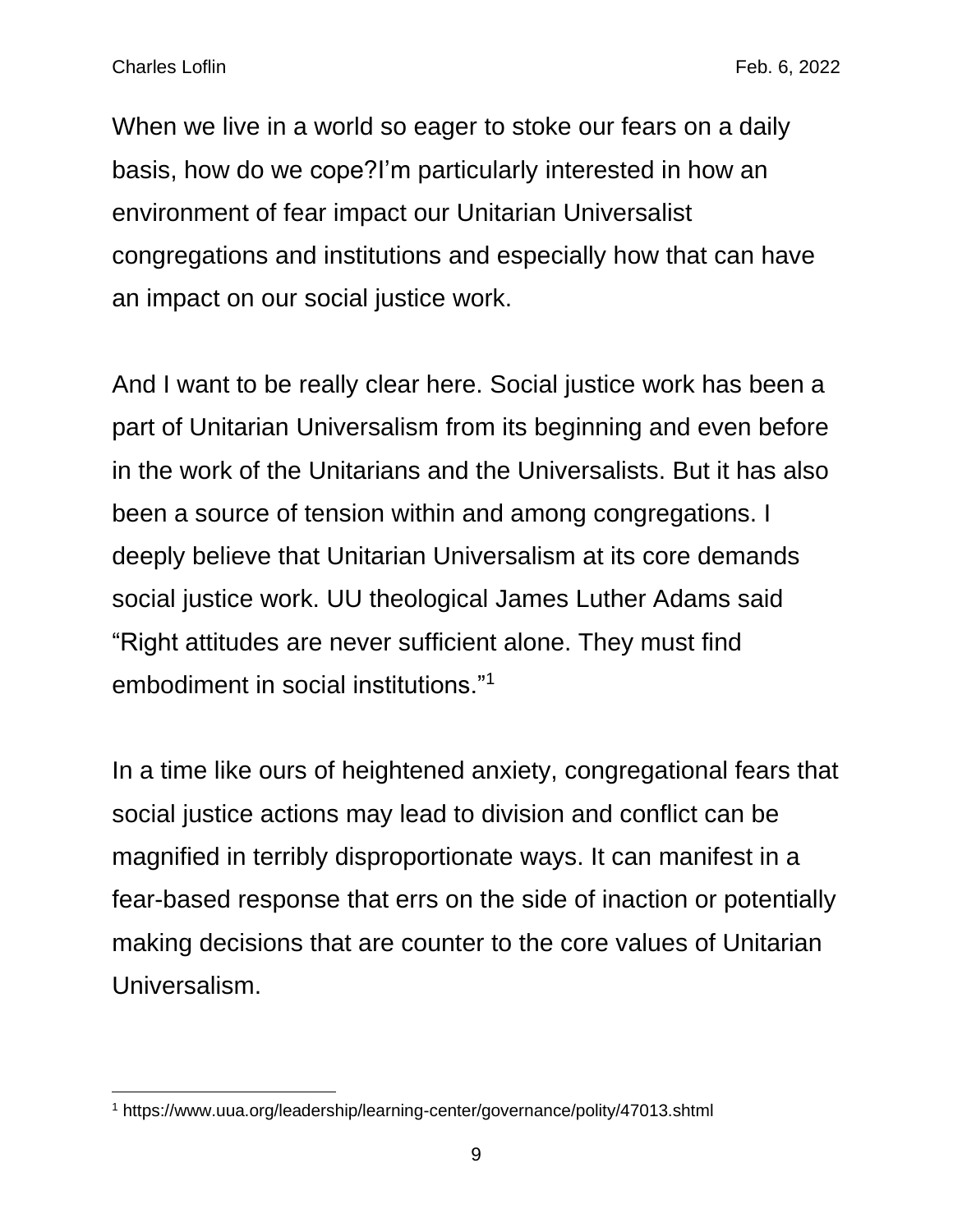Over the last few decades, research around how fear impacts our assessment of risk are particularly telling. Fear is problematic when it is disproportionate to actual risk. Fear can lead to an overestimate of the risk of catastrophic outcome.

I would argue that perhaps the most dangerous kind of fear is that which remains unspoken. When we aren't able to process our fears and name them, they can grow out of control. This can lead to catastrophic thinking where we assume worst-case scenarios and believe that things are much worse than they actually are.

In a time of fear, we are more susceptible to longing for a return to what was comfortable. There is danger in the nostalgia for a falsely idealized past imagined as free from the ambiguity and anxiety of the present.

So what is the alternative to this fear?

I would suggest that a life-affirming faith is the alternative.

As we heard in the reading from Sarah Gibb Millspaugh's "Shifting from Fear to Faith", that "spiritual faith is not the same as spiritual certainty." This is not magical thinking or denial of reality or simply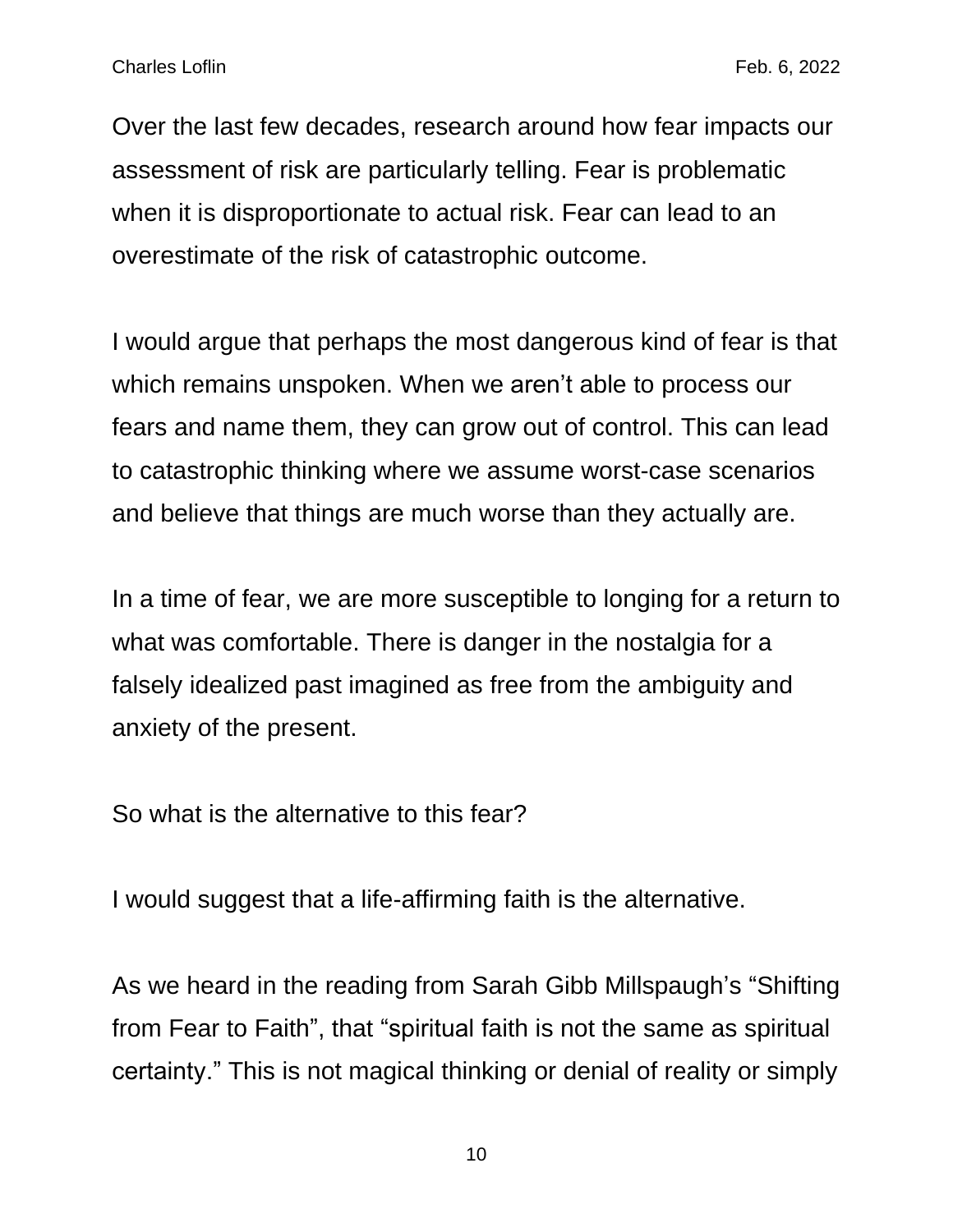ignoring fear. It is a faith borne out of our direct experience informed by the values we affirm and promote. It is a faith that says while we cannot know exactly what religious community will look like as we continue to move through the pandemic, that our commitment to one another will guide us. It is a faith that says because we hold to the inherent worth and dignity of every individual as well as the principles of justice, equity, and compassion that we will side with the marginalized. It is a faith that in the presence of fear doubles down on dismantling white supremacy and building multi-cultural beloved community. It is a faith that strives to err on the side of action rather than inaction.

Fear will mislead us and bring us to break our vows. But faith liberating faith—will lead us back to relationship, back to community, and back to creating the world we dream about.

May It Be So.